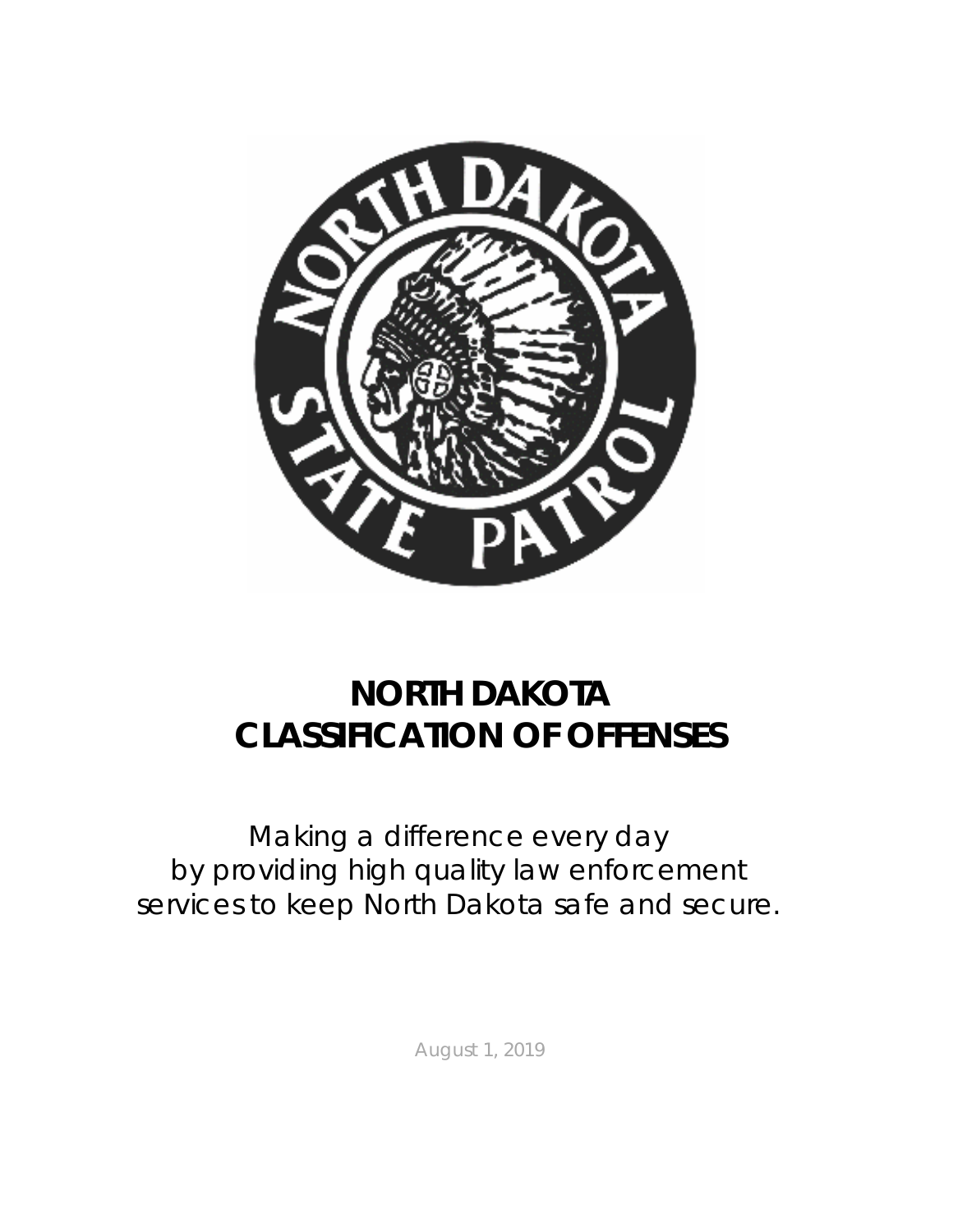|                |                       |                       |                | Classification of Offenses - Effective August 1, 2019                                                                                                                                                                                |
|----------------|-----------------------|-----------------------|----------------|--------------------------------------------------------------------------------------------------------------------------------------------------------------------------------------------------------------------------------------|
| PT             | <b>BOND/FEE</b>       | <b>SECTION</b>        | <b>OFFENSE</b> | <b>VIOLATION</b>                                                                                                                                                                                                                     |
|                | <b>ACCIDENT</b>       |                       |                |                                                                                                                                                                                                                                      |
| 18             | -----                 | 39-08-04              | A Misd         | Leaving the scene of an accident involving personal injury (serious<br>personal injury - C felony; death - B felony)                                                                                                                 |
| 14             | -----                 | 39-08-05              | <b>B</b> Misd  | Leaving the scene of an accident involving an attended vehicle, property<br>damage                                                                                                                                                   |
| 14             | -----                 | 39-08-07              | A Misd         | Leaving the scene of an accident involving an unattended vehicle                                                                                                                                                                     |
| 14             | -----                 | 39-08-08              | Infrac         | Leaving the scene of an accident with a fixed object                                                                                                                                                                                 |
| 6              | \$50                  | 39-08-09              | Non-Crim       | Failure to give immediate notice of reportable accident (undomesticated<br>animal/vehicle crash is exempt)                                                                                                                           |
| 6              |                       | 39-09-01              | Infrac         | Careless driving – causes and inflicts injury upon operator of snow<br>removal equipment or causes damage in excess of \$1000                                                                                                        |
|                | <b>ALCOHOL</b>        |                       |                |                                                                                                                                                                                                                                      |
| 0              | -----                 | $5 - 01 - 05.1$       | Non-Crim       | Intoxicated person (de-tox)                                                                                                                                                                                                          |
| 0              | -----                 | $5 - 01 - 08$         | <b>B</b> Misd  | Possessing, purchasing, furnishing money to purchase, or consuming<br>an alcoholic beverage by an individual under 21                                                                                                                |
| 0              | -----                 | $5 - 01 - 09$         | A Misd         | Delivering alcoholic beverages to an individual under 21                                                                                                                                                                             |
| 0              | ----                  | $5 - 01 - 18$         | <b>B</b> Misd  | Illegal to possess or sell alcohol vaporizing device                                                                                                                                                                                 |
| 0              | -----                 | $5 - 01 - 22$         | <b>B</b> Misd  | Illegal to possess, sell, purchase, or consume powdered alcohol                                                                                                                                                                      |
| 0              |                       | $5 - 02 - 05$         | A Misd         | Violation of hours for licensed liquor establishment                                                                                                                                                                                 |
|                | -----                 | 39-08-01              | <b>B</b> Misd  | Drove or in actual physical control of a vehicle while under the influence                                                                                                                                                           |
|                |                       |                       |                | of alcohol or drugs and/or with an alcohol concentration of at least .08<br>and/or refusal (1st & 2nd offense in 7-year period); A Misd - 3rd offense in<br>a 7-year period; C Felony - 4th and subsequent offense in 15 year period |
| 0              |                       | 39-08-01.2            | C Felony       | Serious bodily injury while violating 39-08-01 or 39-08-03 (death - A<br>Felony)                                                                                                                                                     |
| 0              |                       | 39-08-01.4            | A Misd         | DUI by person 21 or older with minor present; C Felony $-2nd$ or<br>subsequent offense                                                                                                                                               |
| $\overline{2}$ | \$50                  | 39-08-18              | Non-Crim       | Open receptacle containing an alcoholic beverage in or on vehicle<br>(moving-if operator) (0 points if passenger)                                                                                                                    |
|                | <b>BACKING</b>        |                       |                |                                                                                                                                                                                                                                      |
| 0              | \$20                  | $39-10-52(1)$         | Moving         | Backing so as to interfere with traffic                                                                                                                                                                                              |
| 0              | \$20                  | $39-10-52(2)$         | Moving         | Backing vehicle on controlled access highway                                                                                                                                                                                         |
|                | <b>BICYCLE</b>        |                       |                |                                                                                                                                                                                                                                      |
| 0              | \$5                   | 39-10.1-04            | Moving         | Clinging to a vehicle                                                                                                                                                                                                                |
| 0              | \$5                   | 39-10.1-05            | Moving         | Failed to ride as near to the right as possible                                                                                                                                                                                      |
|                |                       |                       |                |                                                                                                                                                                                                                                      |
|                | <b>DRIVER LICENSE</b> |                       |                |                                                                                                                                                                                                                                      |
| 4              | \$20                  | 39-06-01              | Moving         | Drove without operator's license                                                                                                                                                                                                     |
| 4              | \$20                  | 39-06.1-03            | Non-Crim       | Violated or exceeded restrictions contained in temporary restricted driving<br>certificate                                                                                                                                           |
| $\overline{2}$ | -----                 | 39-06-04              | Infrac         | Failed to comply with requirements of Class D instruction permit (age<br>requirement, points, and the prohibition on electronic communication<br>devices)                                                                            |
| 4              | \$20                  | 39-06-14              | Moving         | Drove vehicle other than permitted by class license                                                                                                                                                                                  |
| 4              | \$20                  | $39-06-14.1(1)$       | Moving         | Violated restrictions of class M learner's permit (may not operate when                                                                                                                                                              |
| 4              | \$20                  | 39-06-14.1(2c) Moving |                | use of headlights are required or carry a passenger)<br>Violated restriction of class M license (restricted to 250cc or less if under                                                                                                |
|                |                       |                       |                | 16 years old)                                                                                                                                                                                                                        |
| 0              | \$20                  | 39-06-16              | Moving         | Failed to have driver's license in possession or to physically surrender DL                                                                                                                                                          |
| 4              | -----                 | 39-06-17              | <b>B</b> Misd  | Violated driver's license or work permit restrictions (Violated eye lens<br>$restrictions - 3 points)$                                                                                                                               |
| 4              | \$20                  | 39-06-17(4a-d)Non-Mov |                | Violated provisions of restricted driver's license (juvenile)                                                                                                                                                                        |
| 0              | -----                 | 39-06-40              | <b>B</b> Misd  | Unlawful use of license-lending/use someone else's/refuse to surrender<br>any operator's license, permit, or ID card                                                                                                                 |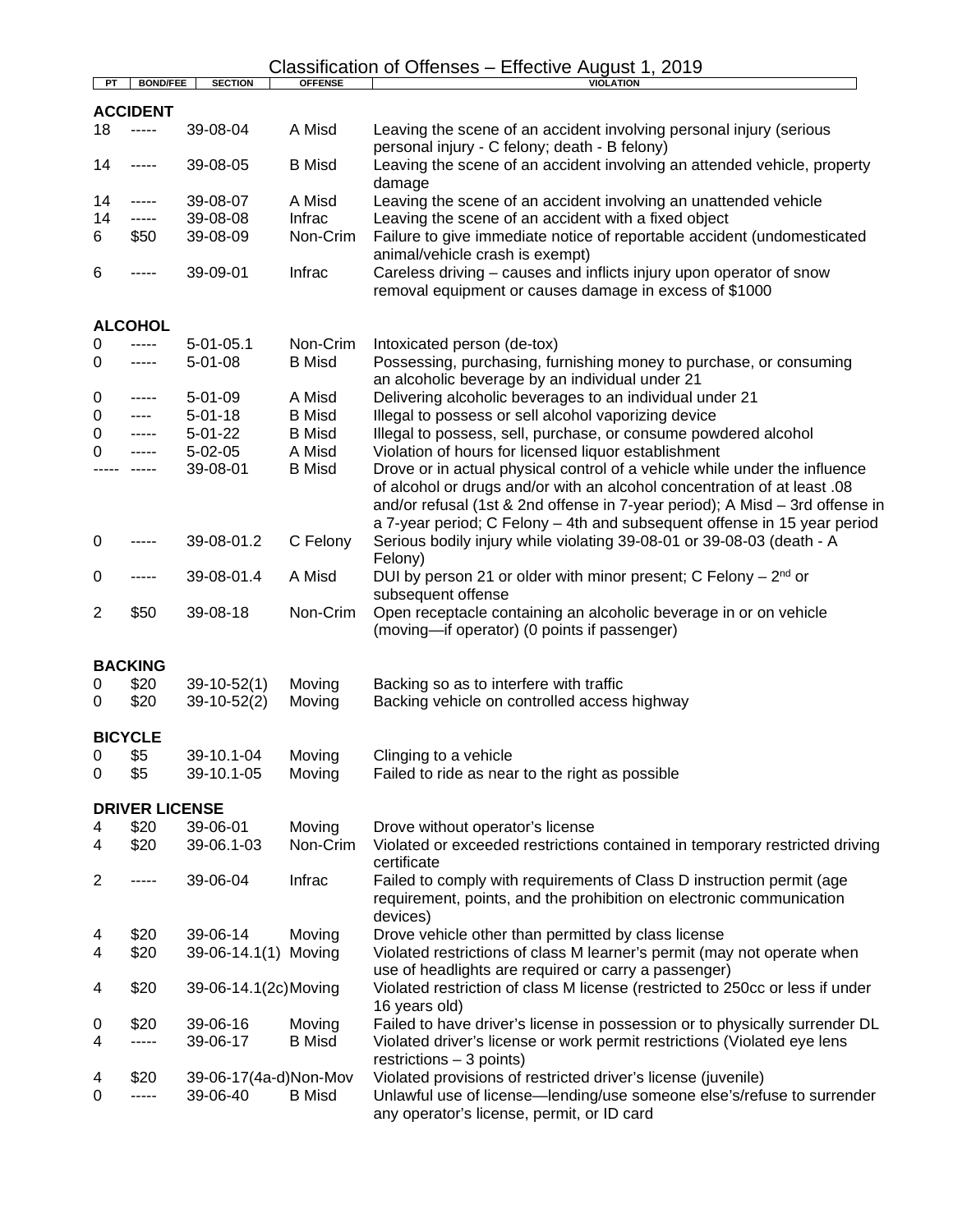| PT             | <b>BOND/FEE</b>  | <b>SECTION</b>                | <b>OFFENSE</b>   | <b>VIOLATION</b>                                                                                                                                         |
|----------------|------------------|-------------------------------|------------------|----------------------------------------------------------------------------------------------------------------------------------------------------------|
| 0              | -----            | 39-06-40.1                    | <b>B</b> Misd    | Reproducing or altering operator's or driver's license, ID card, or permit -<br>display or have in possession an altered driver's license                |
| 0              | -----            | 39-06-42                      | <b>B</b> Misd    | Driving while license suspended or revoked (fourth or subsequent offense<br>within 5 years - A Misd)                                                     |
| 2              | \$20             | 39-06-44                      | Non-Mov          | Permitting unauthorized minor to drive                                                                                                                   |
| $\overline{2}$ | \$20             | 39-06-45                      | Non-Mov          | Permitting unauthorized person to drive                                                                                                                  |
|                | <b>EQUIPMENT</b> |                               |                  |                                                                                                                                                          |
| 0              | \$20             | 39-10-39                      | Moving           | No signal lamps or signals by hand or arm when required                                                                                                  |
| 0              | \$20             | 39-21-01                      | Moving           | Drove without headlamps when required                                                                                                                    |
| 0              | \$20             | 39-21-03                      | Moving           | No headlamps (not operated - \$10 Non-Mov)                                                                                                               |
| 0              | \$20             | $39 - 21 - 04(1)$             | Moving           | Drove without taillamps when required                                                                                                                    |
| 0              | \$20             | $39 - 21 - 04(3)$             | Moving           | No license plate light when required                                                                                                                     |
| 0              | \$20             | 39-21-05                      | Moving           | Operated new vehicle upon roadway without required reflectors                                                                                            |
|                |                  |                               |                  | (not operated - \$10 Non-Mov)                                                                                                                            |
| 0              | \$20             | 39-21-06                      | Moving           | Operated motor vehicle not equipped with stop lamps or turn signals                                                                                      |
| 0              | \$20             | 39-21-06.1                    | Moving           | Operated motor vehicle while backup lights lighted                                                                                                       |
| 0              | \$20             | 39-21-08                      | Non-Mov          | No clearance lamps or reflectors when required                                                                                                           |
| 0              | \$20             | 39-21-08                      | Non-Mov          | No stop lamp - bus, truck, trailer, or semitrailer                                                                                                       |
| 0              | \$10             | 39-21-09                      | Non-Crim         | Improper color of clearance side marker, backup lamps, or reflectors                                                                                     |
| 0              | \$10             | $39 - 21 - 09(3)$             | Non-Crim         | Only red light permitted to rear (see exemptions)                                                                                                        |
| 0              | \$20             | 39-21-10                      | Non-Mov          | Improper mounting of reflectors, clearance lamps, and marker lamps                                                                                       |
| 0              | \$20             | 39-21-11                      | Non-Mov          | Visibility of reflectors, clearance lamps, and marker lamps                                                                                              |
| 0              | \$20             | 39-21-12                      | Moving           | Operated vehicle in combination with insufficient/improper lights                                                                                        |
| 0              | \$20             | 39-21-13                      | Moving           | No flag or lamp on projecting load (not operated - \$10 Non-Mov)                                                                                         |
| 0              | \$20             | 39-21-14                      | Non-Mov          | No lamps or headlamps on high beam while parked                                                                                                          |
| 0              | \$20             | 39-21-15                      | Moving           | No lamps on farm tractor, equipment, or implements when required                                                                                         |
| 0              | \$20             | 39-21-16                      | Moving           | No lamps on other vehicles and equipment                                                                                                                 |
| 0              | \$20             | 39-21-17                      | Moving           | Operated vehicle with improperly aimed or mounted spot, fog, passing,<br>or driving lamp                                                                 |
| 0              | \$20             | $39 - 21 - 18(4)$             | Moving           | School bus not equipped with flashing signal lights/stop arm                                                                                             |
| 0              | \$20             | 39-21-18.1                    | Moving           | Improper use of flashing lights by mail carrier                                                                                                          |
| 0              | \$20             | 39-21-19                      | Moving           | No signal lamps or stop lamps (not operated - \$10 Non-Mov)                                                                                              |
| 0              | \$20             | $39 - 21 - 20(3)$             | Moving           | Vehicle not equipped with high beam indicator                                                                                                            |
| 1              | \$20             | $39 - 21 - 21(1)$             | Moving           | Failed to dim headlamps for approaching vehicles within 500 ft                                                                                           |
| 1              | \$20             | $39 - 21 - 21(2)$             | Moving           | Failed to dim headlamps when following another vehicle within 300 ft                                                                                     |
| 0              | \$20             | 39-21-22                      | Moving           | Vehicle equipped with improperly aimed or adjusted headlamps                                                                                             |
| 0              | \$20             | 39-21-25                      | Moving           | Operated vehicle while equipped with excessive number of lamps                                                                                           |
| 0              | \$20             | $39 - 21 - 26(2)$             | Moving           | Unauthorized red or green light visible from the front                                                                                                   |
| 0              | \$20             | $39 - 21 - 26(3)$             | Moving           | Unauthorized flashing light                                                                                                                              |
| 0<br>0         | \$20<br>\$20     | 39-21-27<br>$39 - 21 - 28(2)$ | Moving<br>Moving | Improperly operated school bus warning equipment or special lighting<br>Operated snow removal equipment upon highway without displaying<br>proper lights |
| 0              | \$20             | 39-21-29                      | Moving           | Vehicle equipped with lamp which has not been approved                                                                                                   |
| 2              | \$20             | 39-21-32                      | Moving           | Defective brakes on motor vehicle (not operated - \$10 Non-Mov)                                                                                          |
| 2              | \$20             | $39 - 21 - 32(3)$             | Moving           | Defective brakes or no safety chains on trailer                                                                                                          |
| 2              | \$20             | 39-21-33                      | Moving           | Maintenance of brakes required                                                                                                                           |
| 0              | \$20             | $39 - 21 - 36(1)$             | Moving           | No horn                                                                                                                                                  |
| 0              | \$20             | $39 - 21 - 36(2)$             | Moving           | Operated vehicle equipped with unauthorized siren, whistle, or bell                                                                                      |
| 0              | \$20             | 39-21-37                      | Moving           | Defective muffler or no muffler (not operated - \$10 Non-Mov)                                                                                            |
| 0              | \$20             | 39-21-38                      | Moving           | No mirror                                                                                                                                                |
| 0              | \$20             | $39 - 21 - 39(1)$             | Moving           | Drove vehicle with obstructed windshield or no windshield (not<br>operated - \$10 Non-Mov)                                                               |
| 0              | \$20             | $39 - 21 - 39(3)$             | Moving           | Operated vehicle with faulty or no windshield wipers                                                                                                     |
| 0              | \$20             | $39 - 21 - 39(4)$             | Moving           | Tinted windshield or windows (windows behind the operator are exempt if<br>the vehicle is equipped with outside mirrors on each side)                    |
| 0              | \$20             | $39 - 21 - 40(3)$             | Moving           | Drove with studded tires when illegal (legal period - October 15 to April 15)                                                                            |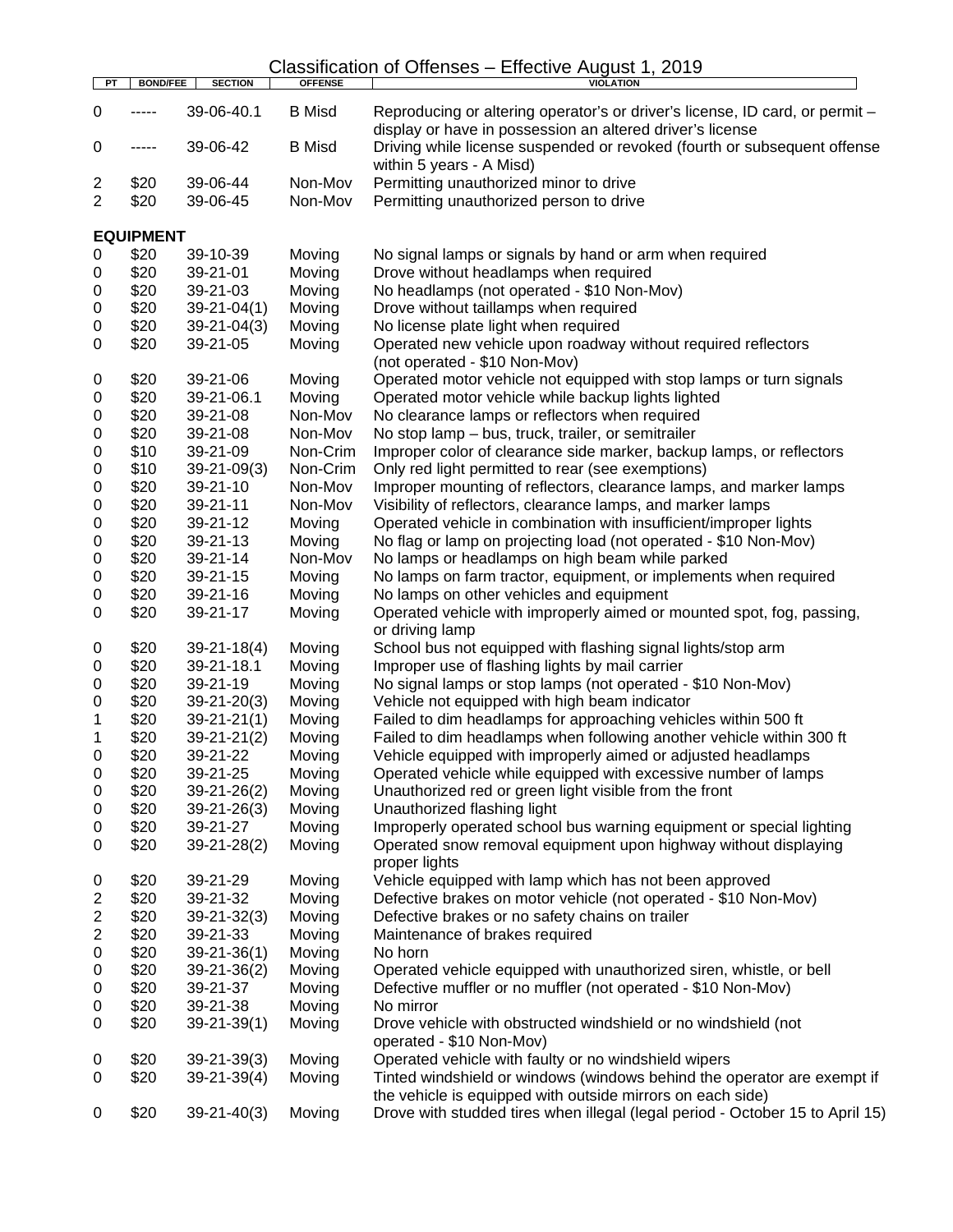| PT | <b>BOND/FEE</b>    | <b>SECTION</b>                           | <b>OFFENSE</b> | <b>VIOLATION</b>                                                                                                                                   |
|----|--------------------|------------------------------------------|----------------|----------------------------------------------------------------------------------------------------------------------------------------------------|
| 0  | \$20               | $39 - 21 - 40(3)$                        | Moving         | Operated vehicle with cleat, spike, or metal flange in contact with road<br>surface (exceptions for farm machinery, school buses, and tire chains) |
| 1  | \$25               | 39-21-41.2                               | Moving         | Operator failed to provide child restraint device                                                                                                  |
| 0  | \$20               | 39-21-41.4                               | Moving         | Front seat occupant not properly restrained (secondary offense only -                                                                              |
|    |                    |                                          |                | mail carriers, implements of husbandry, and certain medical conditions are<br>exempt)                                                              |
| 0  | \$20               | 39-21-42                                 | Moving         | Certain vehicles to carry flares or other warning devices                                                                                          |
| 0  | \$20               | 39-21-43                                 | Moving         | Failed to display flares                                                                                                                           |
| 0  | \$20               | 39-21-44.1                               | Moving         | Drove vehicle with leaking or sifting load                                                                                                         |
| 0  | \$20               | 39-21-44.2                               | Moving         | Improper drawbar or connection between vehicles (not operated - \$10<br>Non-Mov)                                                                   |
| 1  | \$20               | 39-21-45.1                               | Moving         | Driving a modified motor vehicle                                                                                                                   |
| 2  | -----              | $39-21-46(2)$                            | Infrac         | Operated an unsafe vehicle                                                                                                                         |
| 0  | \$20               | 39-21-50                                 | Moving         | Failed to display slow moving emblem or flashing amber light                                                                                       |
| 0  | -----              | 39-21-51                                 | <b>B</b> Misd  | Altered odometer or mileage recorders (more than one vehicle or a<br>subsequent offense - C felony)                                                |
|    | <b>FOLLOWING</b>   |                                          |                |                                                                                                                                                    |
| 0  | \$20               | $39-10-18(1)$                            | Moving         | Following too close                                                                                                                                |
| 0  | \$20               | $39-10-18(2)$                            | Moving         | Failed to leave sufficient distance between trucks                                                                                                 |
| 0  | \$100              | $39-10-18(4)$                            | Moving         | CMV driver found to be operating in a platoon without approved plan<br>or operating in violation of plan guidelines. (Ref. 39-10-74)               |
|    |                    | <b>HEIGHT, WEIGHT, LENGTH</b>            |                |                                                                                                                                                    |
| 0  | \$100              | 39-12-08                                 | Non-Crim       | Operating without permit                                                                                                                           |
| 0  | \$20               | 39-12-04                                 | Moving         | Overwidth, height, and length limitations                                                                                                          |
| 0  | \$100              | 39-12-04(1d)                             | Moving         | Seasonal permit violation                                                                                                                          |
| 0  | \$20               | 39-12-05                                 | Moving         | Overweight limitations on interstate system                                                                                                        |
| 0  | \$20               | 39-12-05.3                               | Moving         | Overweight limitation on roads other than the interstate system                                                                                    |
| 0  | \$20               | 39-12-06                                 | Moving         | Extended load on side of vehicle                                                                                                                   |
| 0  | \$20               | 39-12-09                                 | Moving         | Operating or owner allowing the operation of a vehicle in violation of size                                                                        |
|    |                    |                                          |                | or weight limitations                                                                                                                              |
| 0  | -----              | 39-12-21                                 | <b>B</b> Misd  | Driver failed to stop or submit vehicle to weighing when ordered to                                                                                |
|    | <b>HIGHWAY</b>     |                                          |                | do so by a police officer                                                                                                                          |
| 0  | -----              | 24-03-05                                 | A Misd         | Defacing, removing, or traveling through any barricade on highway                                                                                  |
| 0  | -----              | 24-03-11                                 | <b>B</b> Misd  | Failed to erect warning signs at culvert, bridge, or on public roadway<br>under repair                                                             |
| 0  | -----              | 24-06-27                                 | <b>B</b> Misd  | Obstructed or caused damage to highway ditch                                                                                                       |
| 0  | -----              | 24-10-03                                 | Infrac         | Failed to close gates authorized on highway                                                                                                        |
| 0  | -----              | 24-12-01                                 | <b>B</b> Misd  | Destruction to highway, rest area, bridge, picnic area, etc.                                                                                       |
| 0  | -----              | 24-12-02                                 | <b>B</b> Misd  | Obstructed or plowed up highway right of way                                                                                                       |
| 0  | -----              | 24-12-04                                 | <b>B</b> Misd  | Caused damage to highway signs and markings                                                                                                        |
|    | <b>MOBILE HOME</b> |                                          |                |                                                                                                                                                    |
| 0  | \$20               | 39-10-52.2                               | Moving         | Riding in housetrailer when prohibited                                                                                                             |
| 0  | \$100              | 39-18-01                                 | Non-Crim       | Mobile home dealer license violation                                                                                                               |
| 0  | -----              | 39-18-03                                 | <b>B</b> Misd  | Failure to register mobile home, travel trailer, or housetrailer                                                                                   |
| 0  | -----              | 39-18-04                                 | <b>B</b> Misd  | Mobile home not equipped with adequate brakes, taillights, or stoplights                                                                           |
| 0  | -----              | <b>MOTOR VEHICLE DEALERS</b><br>39-04-17 | Infrac         | Certificate of notary violation                                                                                                                    |
|    |                    |                                          |                | MOTORCYCLE AND MOPEDS (For motorcycle equipment see sections 39-21 and 39-27)                                                                      |
| 2  | \$20               | 39-10.2-02                               | Moving         | Riding more than designed for or interfering with the operator                                                                                     |
| 2  | \$20               | 39-10.2-03                               | Moving         | Overtaking or passing vehicle in same lane or more than two abreast                                                                                |
| 4  | \$20               | 39-10.2-04                               | Moving         | Clinging to a vehicle                                                                                                                              |
| 2  | \$20               | 39-10.2-05                               | Moving         | Carrying passengers on motorcycle not equipped with passenger                                                                                      |
|    |                    |                                          |                |                                                                                                                                                    |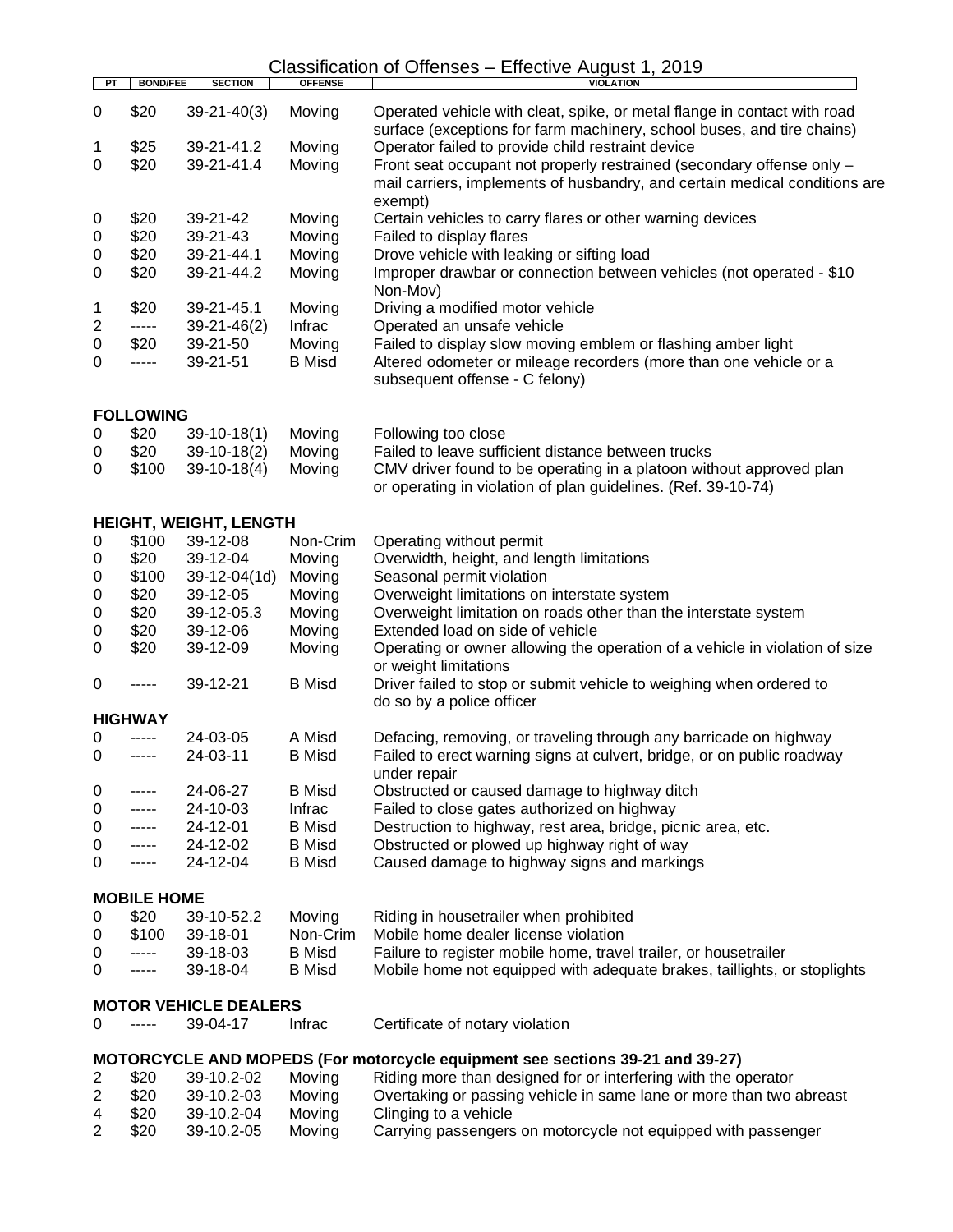| Classification of Offenses - Effective August 1, 2019 |  |
|-------------------------------------------------------|--|
|-------------------------------------------------------|--|

| PT                      | <b>BOND/FEE</b>           | <b>SECTION</b>                    | <b>OFFENSE</b> | $\cdot$ , $ \circ$ $\cdot$<br><b>VIOLATION</b>                              |
|-------------------------|---------------------------|-----------------------------------|----------------|-----------------------------------------------------------------------------|
|                         |                           |                                   |                |                                                                             |
|                         |                           |                                   |                | footrests                                                                   |
| 2                       | \$20                      | 39-10.2-06                        | Moving         | No helmet worn - driver or passenger under 18 (if the driver is required to |
|                         |                           |                                   |                | wear protective headgear, any passenger must also regardless of age)        |
|                         |                           |                                   |                |                                                                             |
|                         |                           | <b>OFF-HIGHWAY VEHICLES (OHV)</b> |                |                                                                             |
|                         |                           |                                   |                |                                                                             |
| 0                       | \$50                      | 39-29-02                          | Infrac         | Failed to register off-highway vehicle                                      |
| 0                       | \$20                      | $39-29-09(1)$                     | Infrac         | Operated on roadway, shoulder, or inside bank or slope where prohibited     |
| 0                       | \$20                      | $39-29-09(1)$                     | Infrac         | Operated OHV on paved highway with speed limit greater than 55 mph          |
| 0                       | \$20                      | $39-29-09(1)$                     | Infrac         | Only class III OHV with a licensed driver age 16 or older may operate on a  |
|                         |                           |                                   |                | paved highway posted at a speed not exceeding 65 mph                        |
| 0                       | \$20                      | 39-29-09(2a)                      | Infrac         | Crossed roadway other than 90-degree angle                                  |
| 0                       | \$20                      | 39-29-09(2b)                      | Infrac         | Failed to stop before crossing roadway                                      |
| 0                       | \$20                      | 39-29-09(2c)                      | Infrac         | Failed to yield right of way to oncoming traffic                            |
|                         |                           |                                   |                |                                                                             |
| 0                       | \$20                      | 39-29-09(2d)                      | Infrac         | Crossing divided highway at other than an intersection                      |
| 0                       | \$20                      | 39-29-09(3)                       | Infrac         | No brakes, headlamp, or taillamp (except for class I OHV)                   |
| 0                       | -----                     | 39-29-09(5b)                      | <b>B</b> Misd  | Careless, reckless, or negligent operation of OHV                           |
| 0                       | -----                     | 39-29-09(5c)                      | <b>B</b> Misd  | Drove OHV while under the influence of intoxicating liquor or drugs         |
| 0                       | -----                     | 39-29-09(5g)                      | <b>B</b> Misd  | Operating on posted land                                                    |
| 0                       | \$20                      | 39-29-09(6)                       | Infrac         | No valid driver's license in possession while operating an OHV              |
| 0                       | \$20                      | 39-29-09(9)                       | Infrac         | No helmet worn - operator or passenger under 18 years                       |
| 0                       | \$20                      | 39-29-09(10)                      | Infrac         | Carried passenger on OHV                                                    |
| 0                       | \$10                      | 39-29-09.1                        | Infrac         | Operated OHV on paved roadway w/o mirror, horn, speedometer,                |
|                         |                           |                                   |                |                                                                             |
|                         |                           |                                   |                | odometer, brake light, headlamp or motor of at least 350 cc                 |
| 0                       | \$10                      | 39-29-10                          | Infrac         | Age 12 or over operating OHV without safety certificate or license          |
|                         |                           |                                   |                |                                                                             |
|                         | <b>OVERTAKING</b>         |                                   |                |                                                                             |
| $\overline{\mathbf{c}}$ | \$20                      | $39-10-11(1)$                     | Moving         | Drove to the right before safely clear while passing                        |
| $\overline{\mathbf{c}}$ | \$20                      | $39-10-11(2)$                     | Moving         | Failed to give way when overtaken                                           |
| 2                       | \$20                      | 39-10-12                          | Moving         | Overtook vehicle on the right when prohibited or unsafe                     |
| 2                       | \$20                      | 39-10-13                          | Moving         | Overtook when unsafe                                                        |
| 2                       | \$20                      | 39-10-15                          | Moving         | Overtook where prohibited                                                   |
|                         | \$100                     |                                   |                | Overtook or passed stopped school bus                                       |
| 6                       |                           | $39-10-46(1)$                     | Moving         |                                                                             |
| 6                       | \$50                      | $39-10-46(2)$                     | Moving         | Improper use of school bus (school bus signs)                               |
| 0                       | \$100                     | 39-10-46.1                        | Moving         | Registered owner permitted overtaking or passing of school bus              |
|                         |                           |                                   |                |                                                                             |
|                         | <b>PARKING</b>            |                                   |                |                                                                             |
| 0                       | \$5                       | $39 - 01 - 15(6)$                 | Non-Mov        | Mobility impaired certificate or license plate not prominently displayed    |
| 0                       | \$100                     | $39 - 01 - 15(8)$                 | Infrac         | Mobility impaired certificate improperly used                               |
| 0                       | \$100                     | $39 - 01 - 15(10)$                | Non-Mov        | Stopping, standing, or parking in mobility impaired designated parking      |
|                         |                           |                                   |                | space                                                                       |
| 2                       | \$20                      | 39-10-47                          | Non-Mov        | Stoppping, standing, or parking outside of business or residential          |
|                         |                           |                                   |                |                                                                             |
|                         |                           |                                   |                | district upon the paved or main-traveled portion of a highway               |
| 0                       | \$5                       | $39-10-48(4)$                     | Non-Mov        | Vehicle improperly parked on Capitol Grounds when prohibited                |
| 1                       | \$20                      | 39-10-49                          | Non-Mov        | Stopping, standing, or parking where prohibited                             |
| 0                       | \$20                      | 39-10-50                          | Non-Mov        | Additional parking regulations                                              |
| 0                       | \$50                      | 39-10-50.1                        | Non-Mov        | Unauthorized parking in a designated electric parking space or              |
|                         |                           |                                   |                | obstructing the space                                                       |
| 1                       | \$20                      | 39-10-54.1                        | Non-Mov        | Opening door on vehicle when unsafe                                         |
|                         |                           |                                   |                |                                                                             |
|                         |                           |                                   |                |                                                                             |
|                         |                           |                                   |                |                                                                             |
|                         | <b>PEDESTRIANS</b><br>¢ፎ∩ | <b>20.10.05</b>                   | $M$ oving      | Eqiled to viold to podectrian at a lighted traffic controlled intersection  |
|                         |                           |                                   |                |                                                                             |

| \$50<br>Failed to yield right of way to pedestrian in crosswalk<br>39-10-28<br>Moving                    |  |
|----------------------------------------------------------------------------------------------------------|--|
| \$20<br>Driver failed to exercise due care upon approaching pedestrian<br>39-10-30<br>Moving             |  |
| \$20<br>Driver failed to yield right of way to pedestrian on sidewalk<br>39-10-33.1<br>Moving            |  |
| \$20<br>Pedestrian failed to yield right of way to authorized emergency vehicle<br>39-10-33.2<br>Moving  |  |
| \$20<br>39-10-33.3<br>Driver failed to yield right of way to blind or visually impaired person<br>Moving |  |
| \$20<br>Pedestrian under influence of alcohol or drugs creating a hazard on<br>39-10-33.4<br>Moving      |  |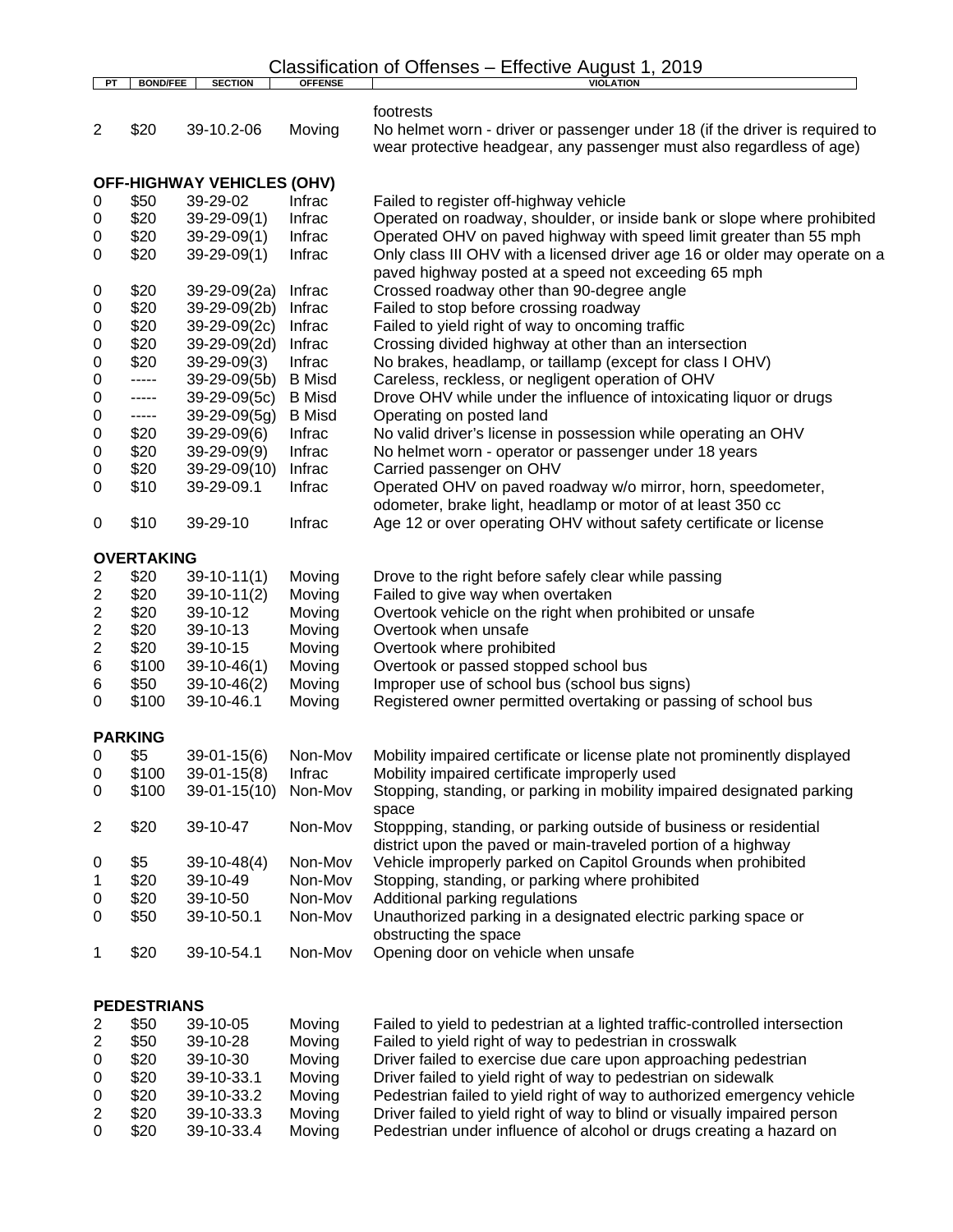## Classification of Offenses – Effective August 1, 2019 **PT BOND/FEE SECTION OFFENSE VIOLATION**

| PI.                     | BUND/FEE            | <b>SECTION</b>              | UFFENSE          | <b>VIOLATION</b>                                                                                                          |
|-------------------------|---------------------|-----------------------------|------------------|---------------------------------------------------------------------------------------------------------------------------|
|                         |                     |                             |                  | roadway                                                                                                                   |
| 0                       | \$20                | 39-10-34                    | Moving           | Pedestrian standing on roadway soliciting ride or business                                                                |
|                         |                     | <b>RAILROAD CROSSINGS</b>   |                  |                                                                                                                           |
| 3                       | \$50                | 39-10-41                    | Moving           | Failed to stop for automatic RR crossing signal, flagman, or<br>train; drove around crossing gate or barrier              |
| 3                       | \$50                | 39-10-42                    | Moving           | Failed to stop for RR crossing marked with stop sign                                                                      |
| 0                       | \$20                | 39-10-43                    | Moving           | Passenger bus, school bus, or vehicle carrying certain hazardous<br>materials failed to stop at RR crossing               |
| 0                       | \$20                | 39-10-67                    | Moving           | Improper movement of heavy equipment at RR grade crossing                                                                 |
|                         | <b>REGISTRATION</b> |                             |                  |                                                                                                                           |
| 1                       | \$20                | 39-04-11                    | Non-Mov          | Failed to display number plates/tabs                                                                                      |
| 0                       | \$20                | 39-04-22                    | Moving           | Exceeded gross weight for which registered                                                                                |
| 0                       | \$20                | $39 - 04 - 37(1)$           | Moving           | Failed to register motor vehicle (\$100 non-moving upon gainful<br>employment)                                            |
| 0                       | -----               | 39-04-37                    | <b>B</b> Misd    | Unlawful use of license plate or tab - Section 2, 3, 4, 5                                                                 |
| 0                       | \$20                | 39-04-55                    | Moving           | Failed to carry registration card in vehicle                                                                              |
| 0                       | -----               | 39-05-17                    | <b>B</b> Misd    | Failure to transfer title of vehicle                                                                                      |
| 0                       | -----               | 39-05-28                    | C Felony         | Fraudulently defacing, destroying, or altering motor vehicle identification<br>numbers                                    |
| 0                       | -----               | 39-19-03                    | Infrac           | Failed to pay mile tax when required                                                                                      |
|                         | <b>RIGHT OF WAY</b> |                             |                  |                                                                                                                           |
| $\overline{2}$          | \$20                | 39-10-04                    | Moving           | Disregarded traffic control device                                                                                        |
| $\overline{c}$          | \$20                | 39-10-05                    | Moving           | Drove through red light                                                                                                   |
| $\boldsymbol{2}$        | \$20                | 39-10-07                    | Moving           | Failed to stop or yield for flashing red light/intersection                                                               |
| $\overline{\mathbf{c}}$ | \$20                | 39-10-07                    | Moving           | Failed to exercise caution at flashing yellow light/intersection                                                          |
| $\overline{\mathbf{c}}$ | \$20                | 39-10-22                    | Moving           | Failed to yield at intersection                                                                                           |
| $\boldsymbol{2}$        | \$20                | 39-10-22.1                  | Moving           | Failed to yield right of way when entering a freeway                                                                      |
| $\boldsymbol{2}$        | \$20                | 39-10-23                    | Moving           | Turned left in front of approaching traffic                                                                               |
| $\boldsymbol{2}$        | \$40                | $39-10-24(2)$               | Moving           | Failed to yield right-of-way at intersection marked with a stop sign                                                      |
| $\overline{\mathbf{c}}$ | \$40                | $39-10-24(3)$               | Moving           | Failed to yield right-of-way at intersection marked with a yield sign                                                     |
| $\overline{2}$          | \$20                | 39-10-25                    | Moving           | Failed to yield entering roadway from any place other than another                                                        |
|                         |                     |                             |                  | roadway                                                                                                                   |
| 2                       | \$50                | 39-10-26                    | Moving           | Failed to yield to emergency vehicle or highway maintenance vehicle                                                       |
| $\boldsymbol{2}$        | \$50                | $39-10-26(2)$               | Moving           | Failed to change lanes for authorized emergency vehicle                                                                   |
| $\overline{2}$          | -----               | $39-10-26(5)$               | Infrac           | Failure to yield to emergency vehicle and causes an accident                                                              |
| $\pmb{0}$               | \$20                | 39-10-37                    | Moving           | Failed to yield from stopped or parked position                                                                           |
| 2                       | \$40                | $39-10-44(3)$               | Moving           | Disregarded stop sign                                                                                                     |
| 0                       | \$20                | 39-10-45                    | Moving           | Driver emerging from alley, driveway, private road, or building failed to<br>stop prior to entering crosswalk or roadway  |
| 0<br>2                  | \$20<br>\$20        | 39-10-68<br>39-10-72        | Moving<br>Moving | Entered intersection or RR grade crossing when roadway was obstructed<br>Violated right of way to funeral procession      |
|                         |                     |                             |                  |                                                                                                                           |
|                         | <b>SNOWMOBILE</b>   |                             |                  |                                                                                                                           |
| 0                       | \$50                | 39-24-02                    | Moving           | Failed to register snowmobile                                                                                             |
| 0                       | \$20                | $39 - 24 - 09(1)$           | Moving           | Operated on shoulder of street, highway, or interstate when prohibited                                                    |
| 0                       | \$20                | 39-24-09(2a)                | Moving           | Crossed roadway other than 90-degree angle                                                                                |
| 0                       | \$20                | 39-24-09(2b)                | Moving           | Failed to stop before crossing roadway                                                                                    |
| 0                       | \$20                | 39-24-09(2c)                | Moving           | Failed to yield right of way to oncoming traffic                                                                          |
| 0                       | \$20                | 39-24-09(2d)                | Moving           | Crossed divided highway at other than an intersection                                                                     |
| 0                       | \$20                | $39 - 24 - 09(3)$           | Moving           | No brakes, headlamps, or taillamps                                                                                        |
| 0                       | -----               | 39-24-09(5b)                | <b>B</b> Misd    | Careless, reckless, or negligent operation of snowmobile                                                                  |
| 0                       | -----               | 39-24-09(5c)                | <b>B</b> Misd    | Drove snowmobile while under the influence of intoxicating liquor or drugs                                                |
| 0                       | -----               | 39-24-09(5g)                | <b>B</b> Misd    | Operating on posted land                                                                                                  |
| 0<br>0                  | \$20<br>\$20        | 39-24-09(6)<br>39-24-09(10) | Moving<br>Infrac | No valid driver's license in possession while operating snowmobile<br>No helmet worn-operator or passenger under 18 years |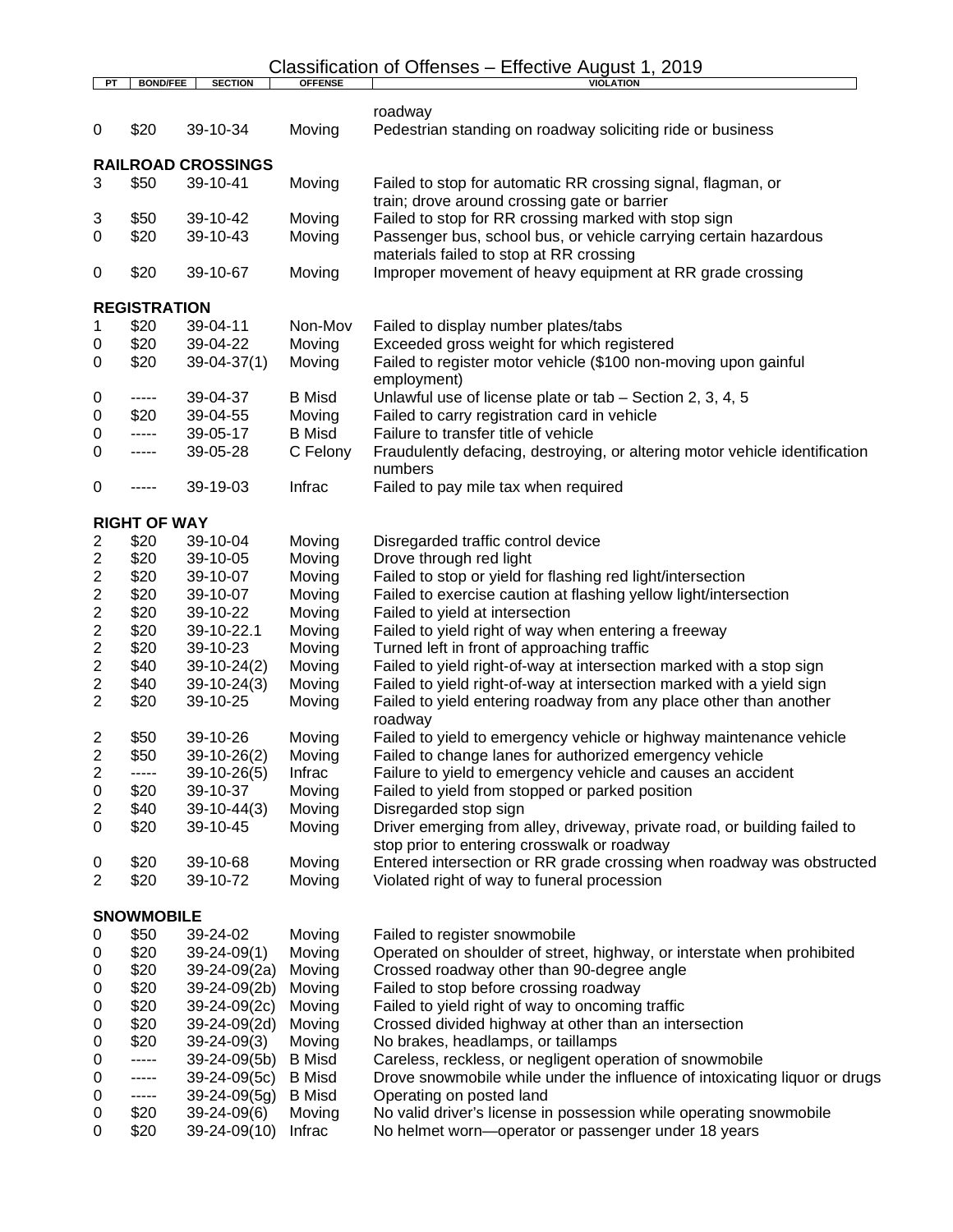| PT               | <b>BOND/FEE</b> | <b>SECTION</b>                 | <b>OFFENSE</b> | <b>VIOLATION</b>                                                                                                                             |
|------------------|-----------------|--------------------------------|----------------|----------------------------------------------------------------------------------------------------------------------------------------------|
| 0                |                 | 39-24-09(11)                   | <b>B</b> Misd  | Operating or owner permitting operation of snowmobile without liability<br>insurance                                                         |
| 0                | \$100           | 39-24-09(12)                   | Moving         | Operating within right of way of interstate                                                                                                  |
| 0                | \$10            | 39-24-09.1                     | Non-Crim       | Age restriction of operating snowmobile without certificate or license                                                                       |
| 0                | -----           | 39-24.1-06                     | Non-Crim       | Revocation of privilege to operate snowmobile upon refusal to submit<br>to testing (schedule hearing to determine noncriminal statutory fee) |
| 0                |                 | 39-24.1-12                     | A Misd         | Operating snowmobile during period of prohibition                                                                                            |
| $\Omega$         |                 | 39-24.1-13                     | <b>B</b> Misd  | Fleeing or attempting to elude a peace officer (third or subsequent offense<br>– A Misd)                                                     |
|                  | <b>TURNING</b>  |                                |                |                                                                                                                                              |
| 0                | \$20            | $39-10-35(1)$                  | Moving         | Turned right from wrong lane or turned too wide                                                                                              |
| 0                | \$20            | $39-10-35(2)$                  | Moving         | Turned left from wrong lane or turned too wide                                                                                               |
| 0                | \$20            | 39-10-36                       | Moving         | Improper turn around (interfered with traffic or on a hill or curve)                                                                         |
| $\Omega$         | \$20            | 39-10-38                       | Moving         | Neglected signal when required                                                                                                               |
|                  |                 | <b>WRONG SIDE OR WRONG WAY</b> |                |                                                                                                                                              |
| 2                | \$20            | 39-10-08                       | Moving         | Drove on left half of roadway not in overtaking                                                                                              |
| $\overline{c}$   | \$20            | $39-10-14(1a)$                 | Moving         | Drove on left half of roadway on hill or curve                                                                                               |
| $\boldsymbol{2}$ | \$20            | $39-10-14(1b)$                 | Moving         | Drove on left half of roadway at intersection or RR crossing                                                                                 |
| $\boldsymbol{2}$ | \$20            | 39-10-16                       | Moving         | Drove wrong way on one-way roadway                                                                                                           |
| $\pmb{0}$        | \$20            | $39-10-17$                     | Moving         | Changed lanes without regard for other traffic                                                                                               |
| 0                | \$20            | 39-10-19                       | Moving         | Crossing the median                                                                                                                          |
| $\overline{2}$   | \$20            | 39-10-20                       | Moving         | Drove onto controlled-access highway other than entrances or exits                                                                           |
| 0                | \$250           | 39-10-21.1                     | Moving         | Knowingly entered road closed due to hazardous conditions which is<br>posted with a traffic-control device at the point of entry             |
| 0                | \$20            | 39-10-55                       | Moving         | Driver failed to stay to the right while traveling through defiles or<br>canyons or failed to give audible warning                           |

## **MOTOR CARRIER HAZARDOUS MATERIALS REGULATIONS**

 \$250 39-21-44(1) Non-Crim Vehicle transporting explosives or hazardous materials – not equipped with at least one fire extinguisher, filled, ready and in convenient location

#### **MISCELLANEOUS**

| 0              | \$25  | 12.1-31-03       | <b>NonCrim</b> | Use of tobacco products by a minor (juvenile referral under 14 years old)            |
|----------------|-------|------------------|----------------|--------------------------------------------------------------------------------------|
| $\overline{0}$ |       | $23.1 - 15 - 02$ | A Misd         | Any person that abandons a MV on any public or private property                      |
|                |       |                  |                | without consent of the person in control of the property is in violation.            |
| $\Omega$       |       | 39-03-11         | A Misd         | Impersonating patrolman                                                              |
| 0              | ----- | 39-07-08         | <b>B</b> Misd  | Violated written promise to appear                                                   |
| 8              | ----- | 39-08-03         | B Misd         | Reckless driving                                                                     |
| 12             | ----- | 39-08-03         | A Misd         | Aggravated reckless driving                                                          |
| 10             | \$100 | 39-08-03.1       | Moving         | Drag racing (2.a)                                                                    |
| 3              | \$50  | 39-08-03.1       | Moving         | Exhibition driving (2.b)                                                             |
| 10             | \$100 | 39-08-03.1       | Moving         | Racing (2.c)                                                                         |
| 0              | ----- | 39-08-19         | <b>B</b> Misd  | Willfully harassing or frightening any domestic animal with a motor vehicle          |
| 6              | \$150 | 39-08-20         | Moving         | Driving without or failure to provide proof of liability insurance                   |
|                |       |                  |                | (in crash & owner—14 pts); 2 <sup>nd</sup> and subsequent offense w/in 3 years \$300 |
|                |       |                  |                | (12 points if w/in 18 months of first offense)                                       |
| 0              |       | $39-08-20(4)$    | <b>B</b> Misd  | Failure to turn over plates by court order-result of second offense 3 yrs            |
| $\Omega$       | \$150 | 39-08-20.2       | Infrac         | Failure to provide liability insurance for special mobile equipment (\$300 for       |
|                |       |                  |                | 2 <sup>nd</sup> and subsequent offense in 3 years)                                   |
| 0              | \$100 | 39-08-23         | Moving         | Used a wireless communications device to compose, read, or send                      |
|                |       |                  |                | electronic message while operating a motor vehicle                                   |
| 0              | \$20  | 39-08-24         | Moving         | Used an electronic communication device while operating a motor vehicle              |
|                |       |                  |                | - Class D license holder at least 16 and under 18                                    |
| 0              | \$100 | 39-08-25         | Moving         | Failure to maintain control of motor vehicle while distracted                        |
| 2              | \$20  | 39-10-02         | Moving         | Failure to comply with a lawful order of police officer                              |
| $\Omega$       | \$20  | 39-10-38         | Moving         | Neglected signal when required                                                       |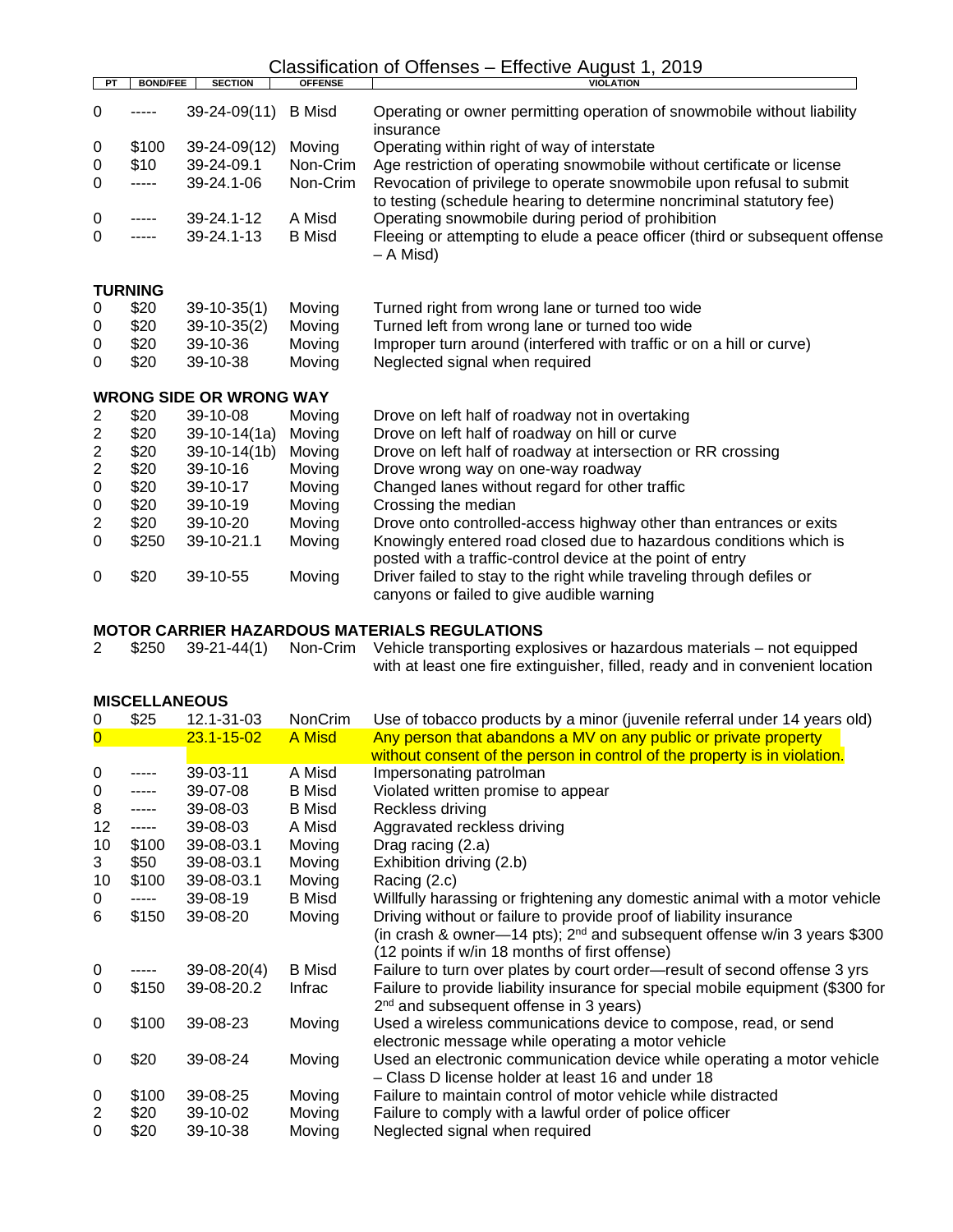| PТ | <b>BOND/FEE</b> | <b>SECTION</b>     | <b>OFFENSE</b>  | <b>VIOLATION</b>                                                                      |
|----|-----------------|--------------------|-----------------|---------------------------------------------------------------------------------------|
| 0  | \$20            | 39-10-52.1         | Moving          | Driving upon sidewalk                                                                 |
| 0  | \$20            | 39-10-54           | Moving          | Obstruction to driver's view or driving mechanism                                     |
| 0  | \$20            | 39-10-56           | Moving          | Coasting prohibited                                                                   |
|    | \$20            |                    |                 |                                                                                       |
| 0  |                 | 39-10-57           | Moving          | Following emergency vehicle when prohibited                                           |
| 0  | \$20            | 39-10-58           | Moving          | Drove across fire hose when prohibited                                                |
| 0  | \$500           | 39-10-59           | Moving          | Depositing rubbish on the roadway                                                     |
| 0  | \$20            | 39-10-64           | Moving          | Drove through safety zone when prohibited                                             |
| 0  | -----           | 39-10-65           | <b>B</b> Misd   | Operated motor vehicle on protective flood works when prohibited                      |
| 24 | -----           | 39-10-71           | A Misd          | Fleeing or attempting to elude a police officer 1st offense                           |
|    |                 |                    | C Felony        | Any subsequent offense within 3 years; or fleeing after or in the                     |
|    |                 |                    |                 | commission of a felony; or driver operates vehicle in a manner that creates           |
|    |                 |                    |                 | inherent risk of death or serious injury to 3rd person                                |
| 0  |                 | 39-21-56           | A Misd          | To sell, install, or sell a vehicle installed with a counterfeit or knowingly         |
|    |                 |                    |                 | inoperative or previously deployed airbag                                             |
|    |                 | 39-26-03 Repealed- |                 | See 23.1-15-02                                                                        |
| 0  | \$20            | 62.1-04-04         | Non-Mov         | Producing concealed carry license upon request                                        |
|    |                 |                    |                 |                                                                                       |
|    |                 |                    |                 | <b>CRIMINAL (Criminal Offenses Include Infractions, Misdemeanors, Felonies)</b>       |
| 0  |                 | 12.1-02-02         | <b>B</b> Felony | Operating a "chop shop"                                                               |
| 0  | -----           | 12.1-08            | A Misd          | Harboring a runaway minor                                                             |
| 0  | -----           | 12.1-08-02         | A Misd          | Resisting arrest (if offense involves an A, B, or C Felony - C Felony)                |
| 0  | -----           | 12.1-08-03         | A Misd          | Hindering law enforcement (C Felony under certain circumstances)                      |
| 0  | -----           | 12.1-08-06         | A Misd          | Escape (B or C Felony under certain circumstances)                                    |
| 0  | -----           | 12.1-08-11         | <b>B</b> Misd   | Refusing to halt (non-driver; third or subsequent offense - A Misd)                   |
| 0  | -----           | 12.1-11-03         | A Misd          | False information to a police officer                                                 |
| 0  | -----           | 12.1-16-03         | C Felony        | Negligent homicide                                                                    |
| 0  | -----           | 12.1-17-01.2       | <b>B</b> Misd   | Domestic Violence - Bodily Injury; A Misd for subsequent offense;                     |
|    |                 |                    |                 | (Substantial bodily injury; A Misd; B Felony if victim under 12); (Serious            |
|    |                 |                    |                 | bodily injury; C Felony; B Felony if victim under 12)                                 |
|    |                 | 12.1-17-02         |                 | Aggravated assault (B Felony if victim is under the age of 12,                        |
| 0  | -----           |                    | C Felony        |                                                                                       |
|    |                 |                    |                 | permanent loss or impairment of bodily member or organ, law                           |
|    |                 |                    |                 | enforcement or correctional institution employee)                                     |
| 0  | -----           | $12.1 - 17 - 11$   | A Misd          | Contact by body fluids or excrement if the individual is reckless;                    |
|    |                 |                    |                 | C Felony if knowingly causes contact                                                  |
| 0  | -----           | 12.1-17-12         | <b>B</b> Felony | If negligently causes serious bodily harm while fleeing a peace officer;              |
|    |                 |                    |                 | A Felony if negligently causes death                                                  |
| 0  |                 | 12.1-23-02.1       | C Felony        | Disarming or attempting to disarm a law enforcement officer                           |
| 0  |                 | 12.1-23-06         | A Misd          | Unauthorized use of a vehicle (C Felony if vehicle is an aircraft or                  |
|    |                 |                    |                 | recovery/restoration costs exceed \$1,000)                                            |
| 0  | -----           | 12.1-31-01         | A Misd          | Violated restraining order under section 4 or 5                                       |
| 0  | -----           | 12.1-31-01         | <b>B</b> Misd   | Disorderly conduct                                                                    |
| 0  | -----           | 12.1-31-01.1       | <b>B</b> Misd   | Disorderly conduct within 300 feet of funeral (subsequent offense - A                 |
|    |                 |                    |                 | Misd)                                                                                 |
| 0  | -----           | 14-10-06           | A Misd          | Contributing to the delinquency of a minor (sexual conduct under 16 - C               |
|    |                 |                    |                 | Felony)                                                                               |
| 0  | -----           | 19-03.1-22.1       | <b>B</b> Misd   | Inhalation of volatile chemical vapors                                                |
| 0  | -----           | 19-03.1-22.3       | <b>B</b> Misd   | Unlawful ingestion of marijuana under 21 and not a medical card holder                |
| 0  | -----           | 19-03.1-22.3       | A Misd          | Unlawful ingestion of a controlled substance not marijuana                            |
| 0  | -----           | 19-03.1-23         | A Misd          | Possession of a controlled substance - other than marijuana (C Felony for             |
|    |                 |                    |                 | 2 <sup>nd</sup> or subsequent offense)(B Felony if on school property, or delivery or |
|    |                 |                    |                 | manufacturing)                                                                        |
| 0  | -----           | 19-03.1-23         | Infrac          | Possession of a controlled substance $-\leq \frac{1}{2}$ oz marijuana (B Felony for   |
|    |                 |                    |                 |                                                                                       |
|    |                 |                    |                 | delivery or manufacturing)                                                            |
| 0  |                 |                    | <b>B</b> Misd   | Possession of controlled substance - $\frac{1}{2}$ oz to 500g of marijuana            |
| 0  |                 |                    | A Misd          | Possession of controlled substance $-$ > 500g of marijuana                            |
| 0  | -----           | 19-03.4-03         | Infrac          | Possession of drug paraphernalia - marijuana (A Misd for manufacturing                |
|    |                 |                    |                 | and growing related)(B Misd only after 2 prior convictions)                           |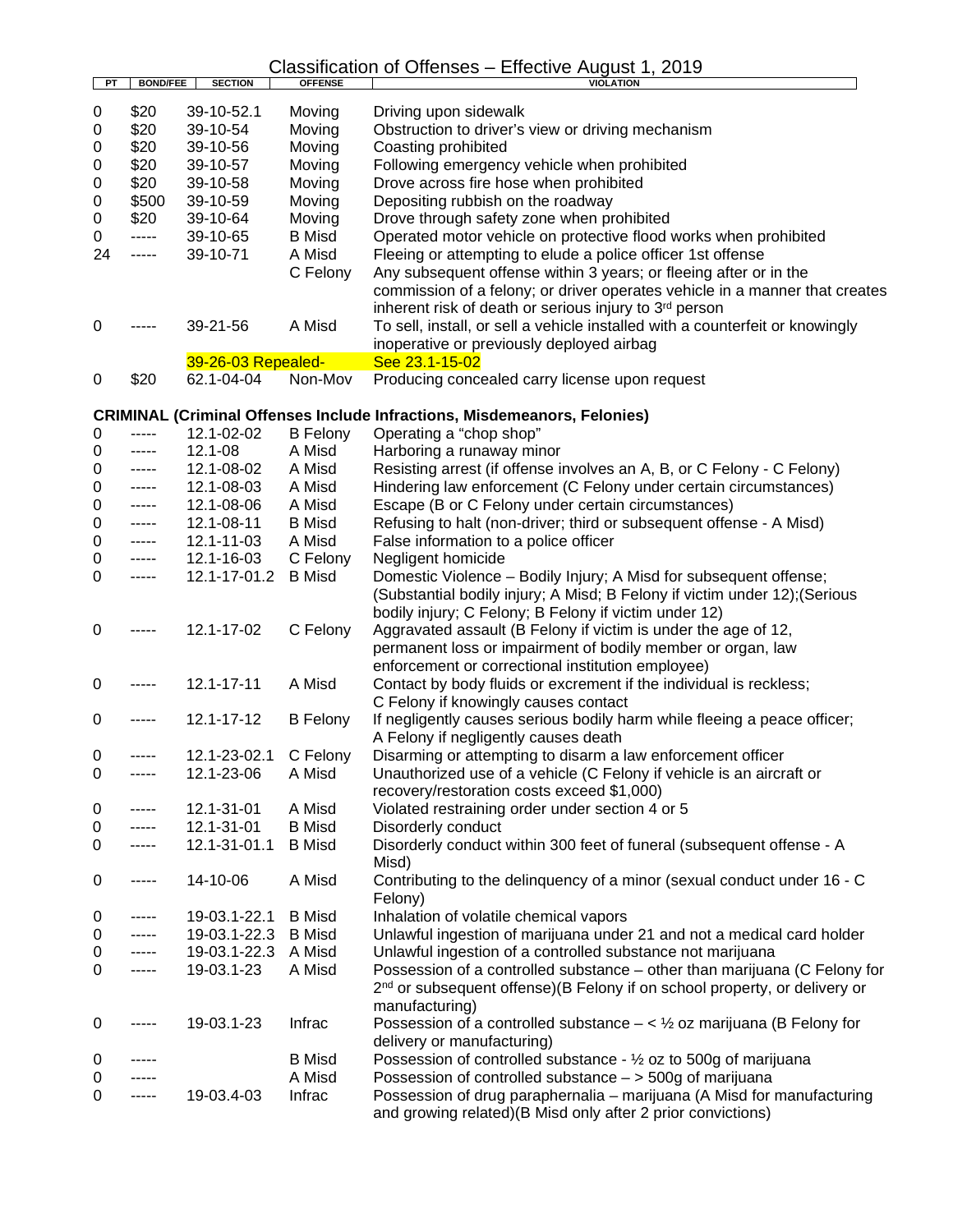| PT       | <b>BOND/FEE</b> | <b>SECTION</b>   | <b>OFFENSE</b> | <b>VIOLATION</b>                                                                                                                   |
|----------|-----------------|------------------|----------------|------------------------------------------------------------------------------------------------------------------------------------|
| $\Omega$ |                 | 19-03.4-03       | A Misd         | Possession of drug paraphernalia – Sch. 1-3 (C Felony for $2^{nd}$ and<br>subsequent offense or manufacturing and growing related) |
| $\Omega$ |                 | 19-03.4-04       | A Misd         | Unlawful manufacture or delivery of drug paraphernalia (Class I, II, III-C<br>Felony)                                              |
| $\Omega$ |                 | 19-03.4-05       | C Felony       | Unlawful delivery of drug paraphernalia to a minor (at least 3 years the<br>deliverer's junior)                                    |
| $\Omega$ |                 | $20.1 - 01 - 06$ | B Misd         | Being afield with gun, firearm, or bow and arrow while under the influence<br>of intoxicating liquor and/or drugs                  |
| 0        |                 | 20.1-13-07       | <b>B</b> Misd  | Operating a motorboat or vessel while under the influence of intoxicating<br>liquor and/or drugs                                   |
| 0        |                 | 23-29-05.1       | <b>Infrac</b>  | Littering (more than one cubic foot, furniture, or appliance - B Misd)                                                             |
| $\Omega$ | $- - - - -$     | 24-15-05         | <b>B</b> Misd  | Proceeded or traveled through established roadblock                                                                                |
| $\Omega$ |                 | 62.1-02-10       | <b>Infrac</b>  | Carrying a loaded firearm in a vehicle (Class 2 non-criminal under<br>20.1-01-30 if while hunting)                                 |
| $\Omega$ |                 | 62.1-03-01       | A Misd         | Carrying a handgun other than permitted by law                                                                                     |
| $\Omega$ |                 | 62.1-04-02       | A Misd         | Carrying a concealed weapon                                                                                                        |

Juvenile Court has jurisdiction over all criminal traffic related offenses including felonies, misdemeanors, and infraction law violations. The Juvenile Court does not have jurisdiction over non-criminal traffic related offenses including moving and non-moving violations. Non-moving violations are defined under 39-06.1-08 and moving violations are defined under 39-06.1-09.

#### **SPEED**

| 6 | \$30   | 39-09-01      | Moving | Careless driving in violation of basic rule                              |
|---|--------|---------------|--------|--------------------------------------------------------------------------|
|   | \$30   | 39-09-01.1    | Moving | Care required in operating vehicle                                       |
|   |        | 39-09-02      | Moving | Exceeded speed limit (fee as provided)                                   |
|   | $$40+$ | 39-09-02(1b)  | Moving | Exceeded speed limit in school zone (fee as provided)                    |
|   | $$80+$ | $39-09-02(2)$ | Moving | Exceeded speed limit in construction zone (with signs & workers present) |
| 0 | \$20   | 39-09-04.1    | Moving | Drove in excess of special speed limitations                             |
|   | \$20   | 39-09-09      | Moving | Impeding traffic or operating slower than minimum posted speed           |

#### **FEES AND POINTS FOR SPEEDING IN 55 ZONES**

| <b>MHP</b> | <b>FEE</b> | PТ | MPH | FEE       | PТ | <b>MPH</b> | <b>FEE</b> | <b>PT</b> | <b>MPH</b> | <b>FEE</b> | P1 | <b>MPH</b> | <b>FEE</b>                         | PT |
|------------|------------|----|-----|-----------|----|------------|------------|-----------|------------|------------|----|------------|------------------------------------|----|
| 56-60      | \$5        |    | 69  | \$14      |    | 78         | \$34       | 5         | 87         | \$61       | 9  | 96         | \$88                               | 12 |
| 61         | \$6        |    | 70  | \$15      |    | 79         | \$37       | 5         | 88         | \$64       | 9  | 97         | \$91                               | 12 |
| 62         | \$7        |    | 71  | \$1.<br>⇁ | 3  | 80         | \$40       | 5         | 89         | \$67       | 9  | 98         | \$94                               | 12 |
| 63         | \$8        |    | 72  | \$19      | 3  | 81         | \$43       | 9         | 90         | \$70       | 9  | 99         | \$97                               | 12 |
| 64         | \$9        |    | 73  | \$21      | 3  | 82         | \$46       | 9         | 91         | \$73       | 12 | 100        | \$100                              | 12 |
| 65         | \$10       |    | 74  | \$23      | 3  | 83         | \$49       | 9         | 92         | \$76       | 12 | 101        | $$105+$                            | 15 |
| 66         | \$11       |    | 75  | \$25      | 3  | 84         | \$52       | 9         | 93         | \$79       | 12 |            |                                    |    |
| 67         | \$12       |    | 76  | \$28      | 5  | 85         | \$55       | 9         | 94         | \$82       | 12 |            | + \$5 for each mph<br>over 101 mph |    |
| 68         | \$13       |    | 77  | \$31      | 5  | 86         | \$58       | 9         | 95         | \$85       | 12 |            |                                    |    |

#### **FEES AND POINTS FOR SPEEDING IN 65 ZONES**

| MHP | FEE  | PT | MPH | FEE  | PТ | <b>MPH</b> | FEE       | PТ | <b>MPH</b> | FEE   | PТ | <b>MPH</b> | FEE                | PT |
|-----|------|----|-----|------|----|------------|-----------|----|------------|-------|----|------------|--------------------|----|
| 66  | \$2  | 0  | 76  | \$25 |    | 86         | \$75      | 5  | 96         | \$125 | 9  | 106        | \$175              | 12 |
| 67  | \$4  | 0  | 77  | \$30 |    | 87         | \$80      | 5  | 97         | \$130 | 9  | 107        | \$180              | 12 |
| 68  | \$6  | 0  | 78  | \$35 |    | 88         | \$85      | 5  | 98         | \$135 | 9  | 108        | \$185              | 12 |
| 69  | \$8  | 0  | 79  | \$40 |    | 89         | \$90      | 5  | 99         | \$140 | 9  | 109        | \$190              | 12 |
| 70  | \$10 | 0  | 80  | \$45 |    | 90         | \$95      | 5  | 100        | \$145 | 9  | 110        | \$195              | 12 |
| 71  | \$12 | 0  | 81  | \$50 | 3  | 91         | \$100     | 9  | 101        | \$150 | 12 | 111        | $$200+$            | 15 |
| 72  | \$14 | 0  | 82  | \$55 | 3  | 92         | \$105     | 9  | 102        | \$155 | 12 |            |                    |    |
| 73  | \$16 | 0  | 83  | \$60 | 3  | 93         | \$1<br>10 | 9  | 103        | \$160 | 12 |            | + \$5 for each mph |    |
| 74  | \$18 | 0  | 84  | \$65 | 3  | 94         | 15<br>\$1 | 9  | 104        | \$165 | 12 |            | over 111 mph       |    |
| 75  | \$20 | 0  | 85  | \$70 | 3  | 95         | \$120     | 9  | 105        | \$170 | 12 |            |                    |    |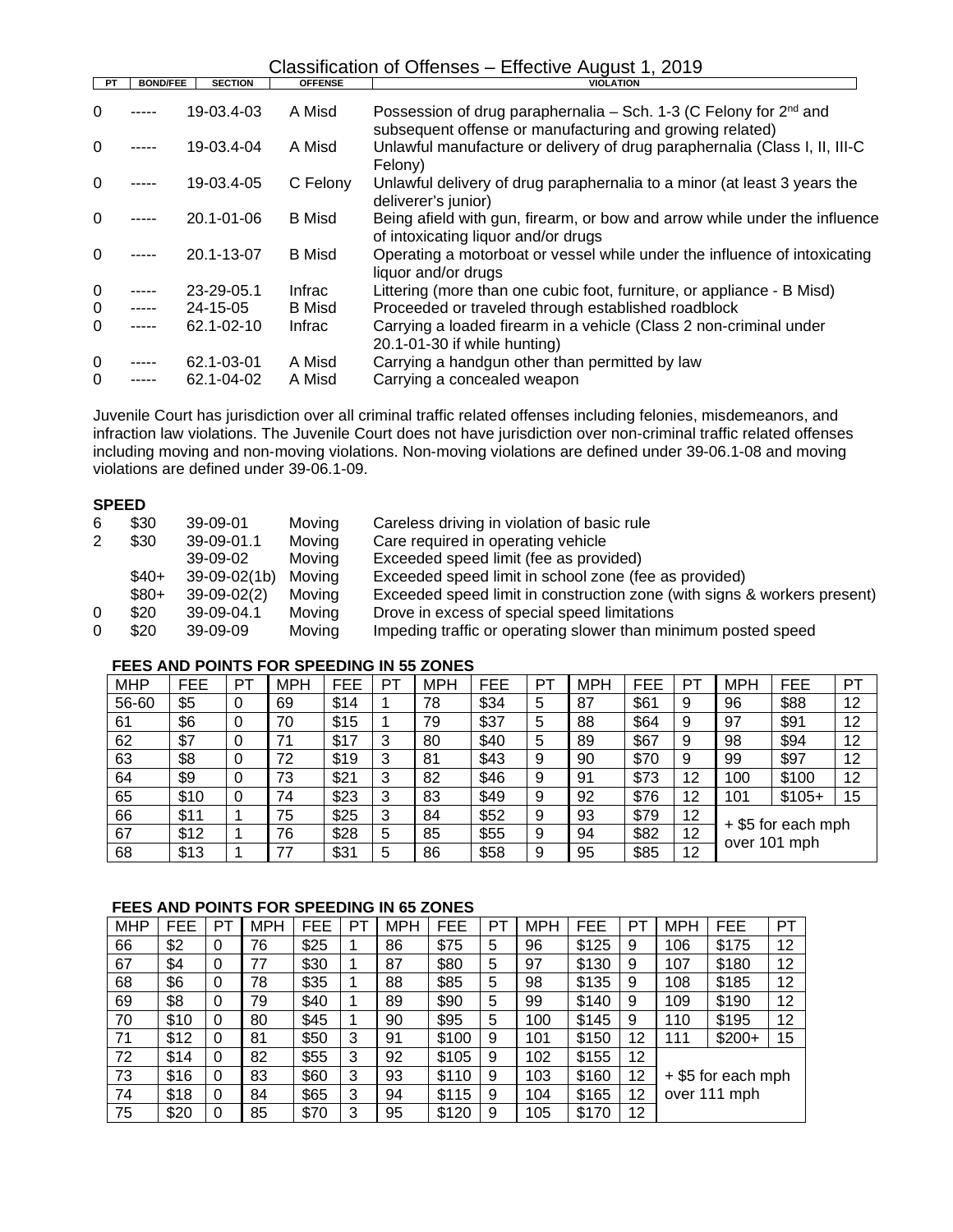|    |     | <b>FEES AND POINTS FOR SPEEDING IN 70 ZONES</b>  |                 |      |            |  |
|----|-----|--------------------------------------------------|-----------------|------|------------|--|
|    |     | MHP   FEE   PT   MPH   FEE   PT   MPH   FEE   PT |                 |      |            |  |
| 71 | \$5 | l 81                                             | $\frac{855}{3}$ | l 91 | $8105$   7 |  |

### MHP | FEE | PT | MPH | FEE | PT | MPH | FEE | PT | MPH | FEE | PT | MPH | FEE | PT 71 | \$5 | 0 | 81 | \$55 | 3 | 91 | \$105 | 7 | 101 | \$155 | 12 | 111 | \$205 | 15

| 72 | \$10 | O | 82 | \$60  | 3 | 92  | \$110 |    | 102 | \$160   | 12 | 112 | \$210          | 15 |
|----|------|---|----|-------|---|-----|-------|----|-----|---------|----|-----|----------------|----|
| 73 | \$15 | 0 | 83 | \$65  | 3 | 93  | \$115 | ⇁  | 103 | \$165   | 12 | 113 | \$215          | 15 |
| 74 | \$20 | 0 | 84 | \$70  | 3 | 94  | \$120 |    | 104 | \$170   | 12 | 114 | \$220          | 15 |
| 75 | \$25 | 0 | 85 | \$75  | 3 | 95  | \$125 | ⇁  | 105 | \$175   | 12 | 115 | \$225          | 15 |
| 76 | \$30 |   | 86 | \$80  | 5 | 96  | \$130 | 10 | 106 | $$180+$ | 15 | 116 | \$230          | 15 |
| 77 | \$35 |   | 87 | \$85  | 5 | 97  | \$135 | 10 | 107 | \$185   | 15 |     |                |    |
| 78 | \$40 |   | 88 | \$90  | 5 | 98  | \$140 | 10 | 108 | \$190   | 15 |     | + \$5 for each |    |
| 79 | \$45 |   | 89 | \$95  | 5 | 99  | \$145 | 10 | 109 | \$195   | 15 |     | mph over 106   |    |
| 80 | \$50 |   | 90 | \$100 | 5 | 100 | \$150 | 10 | 110 | \$200   | 15 | mph |                |    |

#### **FEES AND POINTS FOR SPEEDING IN 75 ZONES**

| <b>MHP</b> | FEE  | PT | <b>MPH</b> | FEE   | PT | <b>MPH</b> | FEE       | PT | <b>MPH</b> | <b>FEE</b> | PT | <b>MPH</b> | FEE          | PT |
|------------|------|----|------------|-------|----|------------|-----------|----|------------|------------|----|------------|--------------|----|
| 76         | \$5  | 0  | 86         | \$55  | 3  | 96         | \$105     | 7  | 06         | \$155      | 12 | 116        | \$205        | 15 |
| 77         | \$10 |    | 87         | \$60  | 3  | 97         | \$1<br>10 |    | 107        | \$160      | 12 | 117        | \$210        | 15 |
| 78         | \$15 |    | 88         | \$65  | 3  | 98         | \$1<br>15 |    | 108        | \$165      | 12 | 118        | \$215        | 15 |
| 79         | \$20 | 0  | 89         | \$70  | 3  | 99         | \$120     | 7  | 09         | \$170      | 12 | 119        | \$220        | 15 |
| 80         | \$25 | 0  | 90         | \$75  | 3  | 100        | \$125     |    | 10         | \$175      | 12 | 120        | \$225        | 15 |
| 81         | \$30 |    | 91         | \$80  | 5  | 101        | \$130     | 10 | 11         | $$180+$    | 15 | 121        | \$230        | 15 |
| 82         | \$35 |    | 92         | \$85  | 5  | 102        | \$135     | 10 | 12         | \$185      | 15 |            |              |    |
| 83         | \$40 |    | 93         | \$90  | 5  | 103        | \$140     | 10 | 13         | \$190      | 15 |            | \$5 for each |    |
| 84         | \$45 |    | 94         | \$95  | 5  | 104        | \$145     | 10 | 14         | \$195      | 15 |            | mph over 111 |    |
| 85         | \$50 |    | 95         | \$100 | 5  | 105        | \$150     | 10 | 15         | \$200      | 15 | mph        |              |    |

#### **FEE AND POINT SCHEDULE FOR SPEEDING**

|                      |                              | Speed Zones greater than 55          |    |
|----------------------|------------------------------|--------------------------------------|----|
|                      | Speed Zones 55 or less       | but less than 70 mph                 |    |
| Speed (mph)          | Fee $($ \$)                  | Fee $(S)$                            | РT |
| 1-5 mph over limit   | \$5                          | \$2/each mph over limit              | 0  |
|                      | \$5+ \$1/each mph over 5 mph |                                      |    |
| 6-10 mph over limit  | over limit                   | \$2/each mph over limit              | O  |
|                      | \$10+ \$1/each mph over 10   | \$20+ \$5/each mph over 10 mph over  |    |
| 11-15 mph over limit | mph over limit               | limit                                |    |
|                      | \$15+ \$2/each mph over 15   | \$45+ \$5/each mph over 15 mph over  |    |
| 16–20 mph over limit | mph over limit               | limit                                | 3  |
|                      | \$25+ \$3/each mph over 20   | \$70+ \$5/each mph over 20 mph over  |    |
| 21-25 mph over limit | mph over limit               | limit                                | 5  |
|                      | \$40+ \$3/each mph over 25   | \$95+ \$5/each mph over 25 mph over  |    |
| 26-35 mph over limit | mph over limit               | limit                                | 9  |
|                      | \$70+ \$3/each mph over 35   | \$145+ \$5/each mph over 35 mph over |    |
| 36-45 mph over limit | mph over limit               | limit                                | 12 |
|                      | \$100+ \$5/each mph over 45  | \$195+ \$5/each mph over 45 mph over |    |
| 46+ mph over limit   | mph over limit               | limit                                | 15 |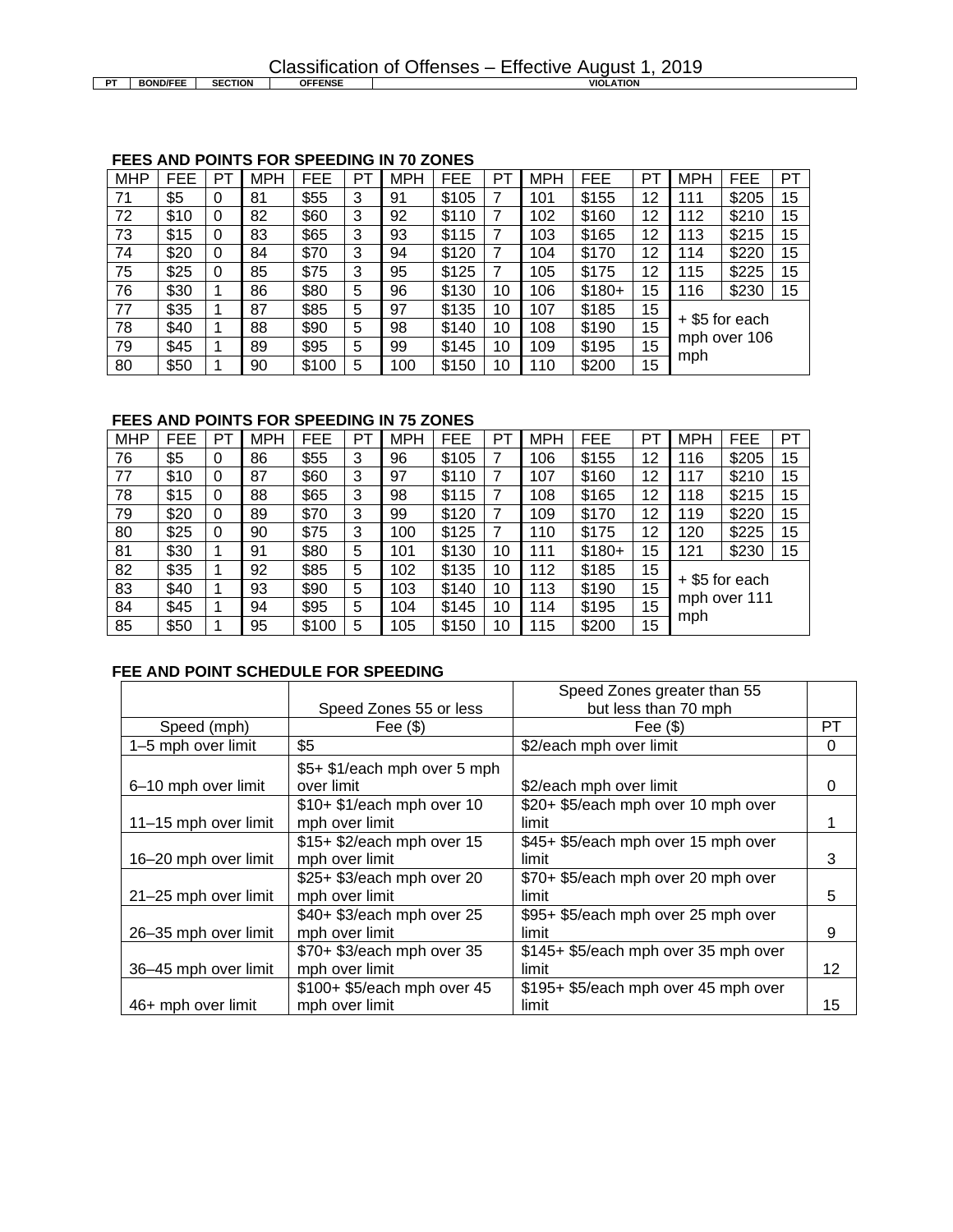**PT BOND/FEE SECTION** 

**FEES AND POINTS FOR SPEEDING IN SCHOOL ZONES**

| 20 Zone         | Fee  | Pts | 20 Zone | Fee  | Р |
|-----------------|------|-----|---------|------|---|
| 21-30           | \$40 | 0   | 39      | \$49 | 3 |
| 31              | \$41 |     | 40      | \$50 | 3 |
| $\overline{32}$ | \$42 |     | 41      | \$51 | 5 |
| 33              | \$43 |     | 42      | \$52 | 5 |
| 34              | \$44 |     | 43      | \$53 | 5 |
| 35              | \$45 |     | 44      | \$54 | 5 |
| 36              | \$46 | 3   | 45      | \$55 | 5 |
| 37              | \$47 | 3   | 46      | \$56 | 9 |
| 38              | \$48 | 3   | 47      | \$57 | 9 |

| 20 Zone | Fee  | Pts | 20 Zone | Fee  | Pts | 20 Zone              | Fee  | Pts |
|---------|------|-----|---------|------|-----|----------------------|------|-----|
| 21-30   | \$40 | υ   | 39      | \$49 | 3   | 48                   | \$58 | 9   |
| 31      | \$41 |     | 40      | \$50 | 3   | 49                   | \$59 | 9   |
| 32      | \$42 |     | 41      | \$51 | 5   | 50                   | \$60 | 9   |
| 33      | \$43 |     | 42      | \$52 | 5   | 51                   | \$61 | 9   |
| 34      | \$44 |     | 43      | \$53 | 5   | 52                   | \$62 | 9   |
| 35      | \$45 |     | 44      | \$54 | 5   | $53*$                | \$63 | 9   |
| 36      | \$46 | 3   | 45      | \$55 | 5   |                      |      |     |
| 37      | \$47 | 3   | 46      | \$56 | 9   | *Regular fee becomes |      |     |
| 38      | \$48 | 3   | 47      | \$57 | 9   | greater              |      |     |
|         |      |     |         |      |     |                      |      |     |

| 20 Zone                         | Fee  | Pts |
|---------------------------------|------|-----|
| 48                              | \$58 | 9   |
| 49                              | \$59 | 9   |
| 50                              | \$60 | 9   |
| 51                              | \$61 | 9   |
| 52                              | \$62 | 9   |
| $53*$                           | \$63 | 9   |
| *Regular fee becomes<br>greater |      |     |

**School Zone Criteria**: During recess; during opening and closing hours of the school **Fees**: 1-10 mph over - \$40; 11 mph and higher - \$40 plus \$1 for each mph over 10 mph over the limit – unless a greater fee is applicable

#### **FEES AND POINTS FOR SPEEDING IN CONSTRUCTION ZONES**

| 35 Zone | 55 Zone | 60 Zone | Fee   | Pts | 35 Zone | 55 Zone | 60 Zone | Fee   | P |
|---------|---------|---------|-------|-----|---------|---------|---------|-------|---|
| 36-45   | 56-65   | 61-70   | \$80  | 0   | 58      | 78      | 83      | \$106 | 5 |
| 46      | 66      | 71      | \$82  |     | 59      | 79      | 84      | \$108 | 5 |
| 47      | 67      | 72      | \$84  |     | 60      | 80      | 85      | \$110 | 5 |
| 48      | 68      | 73      | \$86  |     | 61      | 81      | 86      | \$112 | 9 |
| 49      | 69      | 74      | \$88  |     | 62      | 82      | 87      | \$114 | 9 |
| 50      | 70      | 75      | \$90  |     | 63      | 83      | 88      | \$116 | 9 |
| 51      | 71      | 76      | \$92  | 3   | 64      | 84      | 79      | \$118 | 9 |
| 52      | 72      | 77      | \$94  | 3   | 65      | 85      | 90      | \$120 | 9 |
| 53      | 73      | 78      | \$96  | 3   | 66      | 86      | 91      | \$122 | 9 |
| 54      | 74      | 79      | \$98  | 3   | 67      | 87      | 92      | \$124 | 9 |
| 55      | 75      | 80      | \$100 | 3   | 68      | 88      | 93      | \$126 | 9 |
| 56      | 76      | 81      | \$102 | 5   | 69      | 89      | 94      | \$128 | 9 |
| 57      | 77      | 82      | \$104 | 5   |         |         |         |       |   |

| .∟ט ריי | . .     |         |       |     |         |         |         |       |     |
|---------|---------|---------|-------|-----|---------|---------|---------|-------|-----|
| 35 Zone | 55 Zone | 60 Zone | Fee   | Pts | 35 Zone | 55 Zone | 60 Zone | Fee   | Pts |
| 36-45   | 56-65   | 61-70   | \$80  | 0   | 58      | 78      | 83      | \$106 | 5   |
| 46      | 66      | 71      | \$82  |     | 59      | 79      | 84      | \$108 | 5   |
| 47      | 67      | 72      | \$84  |     | 60      | 80      | 85      | \$110 | 5   |
| 48      | 68      | 73      | \$86  |     | 61      | 81      | 86      | \$112 | 9   |
| 49      | 69      | 74      | \$88  |     | 62      | 82      | 87      | \$114 | 9   |
| 50      | 70      | 75      | \$90  |     | 63      | 83      | 88      | \$116 | 9   |
| 51      | 71      | 76      | \$92  | 3   | 64      | 84      | 79      | \$118 | 9   |
| 52      | 72      | 77      | \$94  | 3   | 65      | 85      | 90      | \$120 | 9   |
| 53      | 73      | 78      | \$96  | 3   | 66      | 86      | 91      | \$122 | 9   |
| 54      | 74      | 79      | \$98  | 3   | 67      | 87      | 92      | \$124 | 9   |
| 55      | 75      | 80      | \$100 | 3   | 68      | 88      | 93      | \$126 | 9   |
| 56      | 76      | 81      | \$102 | 5   | 69      | 89      | 94      | \$128 | 9   |

**Construction Zone Criteria**: 1) Must be signed "Minimum Fee \$80" 2) Construction workers must be present at the time and place of the violation

**Fees**: 1-10 mph over—\$80; 11 mph and higher—\$80 plus \$2 for each mph over 10 mph over the limit

| Extraordinary Road Use Fee Schedule (39-12-17 NDCC)          |         |  |                  |         |  |  |  |  |  |
|--------------------------------------------------------------|---------|--|------------------|---------|--|--|--|--|--|
| <b>Pounds</b>                                                | Fee     |  | <b>Pounds</b>    | Fee     |  |  |  |  |  |
| 1 to 1,000                                                   | \$20    |  | 15,001 to 16,000 | \$1,920 |  |  |  |  |  |
| 1,001 to 2,000                                               | \$40    |  | 16,001 to 17,000 | \$2,550 |  |  |  |  |  |
| 2,001 to 3,000                                               | \$60    |  | 17,001 to 18,000 | \$2,700 |  |  |  |  |  |
| 3,001 to 4,000                                               | \$140   |  | 18,001 to 19,000 | \$2,850 |  |  |  |  |  |
| 4,001 to 5,000<br>19,001 to 20,000<br>\$220<br>\$3,000       |         |  |                  |         |  |  |  |  |  |
| 5,001 to 6,000                                               | \$305   |  | 20,001 to 21,000 | \$4,200 |  |  |  |  |  |
| 6,001 to 7,000                                               | \$380   |  | 21,001 to 22,000 | \$4,400 |  |  |  |  |  |
| 7,001 to 8,000                                               | \$495   |  | 22,001 to 23,000 | \$4,600 |  |  |  |  |  |
| 8,001 to 9,000                                               | \$575   |  | 23,001 to 24,000 | \$4,800 |  |  |  |  |  |
| 9,001 to 10,000                                              | \$655   |  | 24,001 to 25,000 | \$5,000 |  |  |  |  |  |
| 10,001 to 11,000                                             | \$1,100 |  | 25,001 to 26,000 | \$5,200 |  |  |  |  |  |
| 11,001 to 12,000                                             | \$1,200 |  | 26,001 to 27,000 | \$5,400 |  |  |  |  |  |
| 12,001 to 13,000                                             | \$1,300 |  | 27,001 to 28,000 | \$5,600 |  |  |  |  |  |
| 13,001 to 14,000                                             | \$1,680 |  | 28,001 to 29,000 | \$5,800 |  |  |  |  |  |
| 14,001 to 15,000<br>\$1,800<br>\$6,000<br>29,001 to 30,000   |         |  |                  |         |  |  |  |  |  |
| An additional charge of \$200 for every 1,000-pound increase |         |  |                  |         |  |  |  |  |  |
| over 30,000 pounds consistent with the above formula.        |         |  |                  |         |  |  |  |  |  |